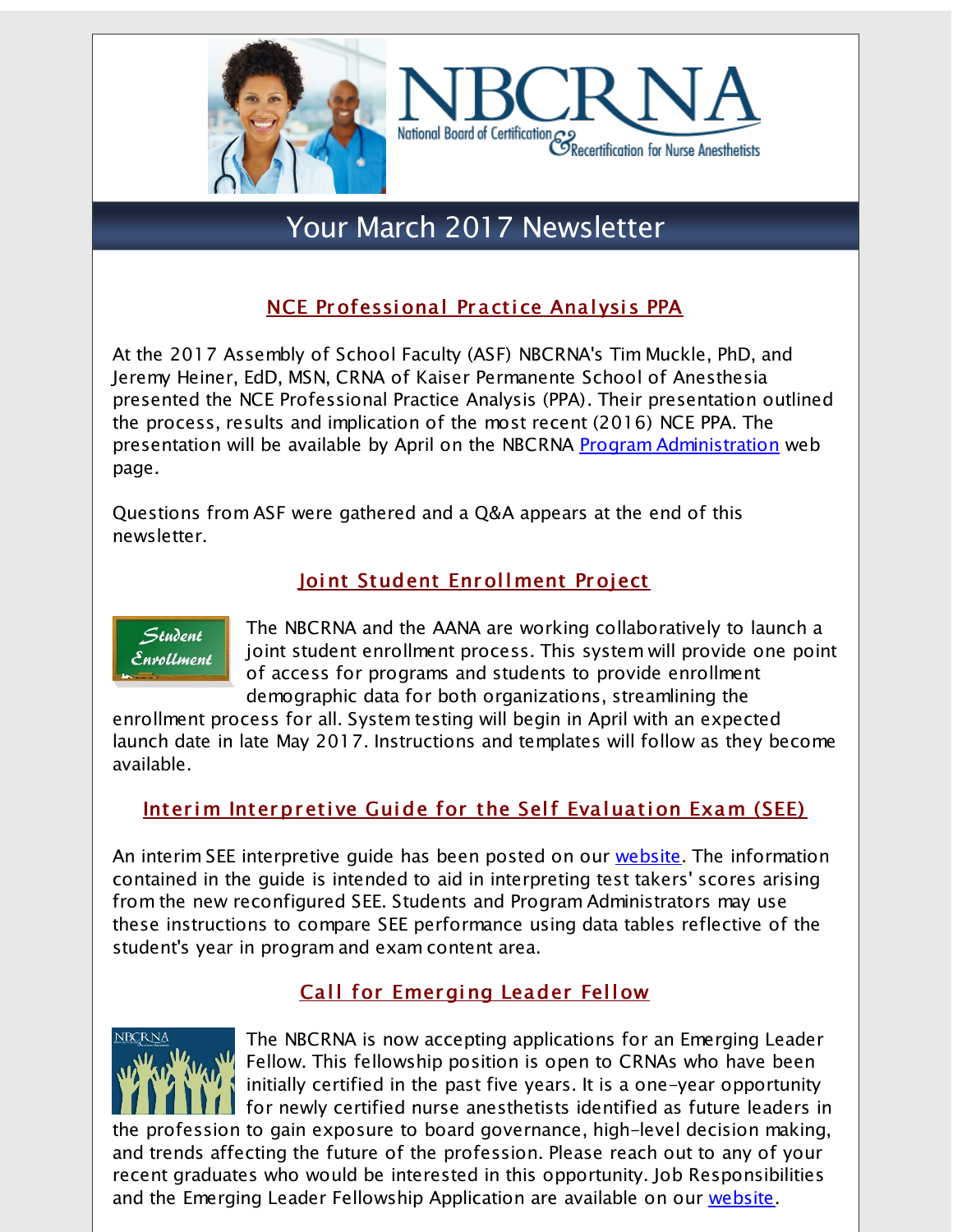Please forward to your recent graduates that may be interested in this opportunity. [Applications](http://r20.rs6.net/tn.jsp?f=001iRfO1fYh2kb2UKdHlkXLARLMEWHJM3ZWer2Qcj-J7aH_EbhMUNvclSkBeKL3Fotlzo69lhh35Z5xQu6J8gQh45S7zrZnM0dVdJcN_i6DS-nbK-WXqwu6-p23n9erZUaLMkl12rSysObhil_xcyJtOfTikXgpRfGmoSUUiP-gQBCB58D9ntyJn_AFd1YetT0GfWs5pIQRi6KI7Aa4Wse4Fg==&c=&ch=) will be accepted through March 31.

# CPCE Pr a cti ce

CPCE Last month, the NBCRNA launched the new practice exam for **Practice** CRNAs called *CPCE Practice. CPCE Practice* is a 40-question practice exam covering the four core domains of anesthesia

practice and can be taken up to three times over the course of a year. Two Class A credits can be earned by achieving an 80% score within three attempts. When the CE portion or the third attempt are completed, participants will have access to all 80 questions in the question bank for a year from the date of purchase. CPCE Practice will provide personalized feedback. A free, 20-question sample, Quick20, is also available which provides instant answer feedback and can be taken an unlimited number of times. More information and access to the exams can be found on the **[NBCRNA](http://r20.rs6.net/tn.jsp?f=001iRfO1fYh2kb2UKdHlkXLARLMEWHJM3ZWer2Qcj-J7aH_EbhMUNvclVk_BtyyQGY_bF18LOa6UfwFYawr2sPpVqXb1pQlg381qTPkBzYWc2-f3OlfT8NP6EiM4n0c399IbcOf3bVYpU4CuNzAU1WHDLQoA56vkdKu20khaACuOt_tSCxcQ4UOlFRYP3-QxNKb6MpV8zoz89rXm_fiKX778w==&c=&ch=)** website.

\*Note: CPCE Practice has been prior approved by the American Association of Nurse Anesthetists for two Class A CE credits; Code Number 1033196; Expiration Date 9/30/19. No CE is available for Quick20.

# Item Writing Courses

The NBCRNA offers three online, self-paced item-writing courses developed by NBCRNA to offer a foundation for potential item writers.:

- Course 1: Item-Writing Theory and Practice: Foundation 2.75 Class A credits
- Course 2: Item-Writing Theory and Practice: Alternative Question Formats 1.0 Class A credit
- Course 3: Item-Writing Theory and Practice: Writing Clinical Scenario Items Series 1.5 Class <sup>A</sup> credit

See more information on these courses <u>[here](http://r20.rs6.net/tn.jsp?f=001iRfO1fYh2kb2UKdHlkXLARLMEWHJM3ZWer2Qcj-J7aH_EbhMUNvclZcO48Ochl5vOhpgEQ-hIReMUZtRpK1lIpSyiXsoc2WuqGMT4FvQcRXpK9LrtmxwzvE1uEJVRo_1TUMlFUfbw9jm0hmemJksTAieizsXcmM_I2d7AVxowyuv0ISLDssovqJdDsF9FYJx0KkRiBYUdZibbJ8_21HfJpB0vOlmaf-jm9T6SzLotbU=&c=&ch=)</u>, or email <u>[learning@nbcrna.com](mailto:learning@nbcrna.com)</u> if you or your staff are interested in taking these courses.

# Online Student Management

The Online Student Management system is accessible to all COA-designated program administrators. Additional academic staff members may have access to the system if designated by the program administrator. Program designees may perform all functions except final approvals of Student Enrollments and NCE applications. System instructions are posted on the website and individual tutorials are available upon request.

Important Reminder: Please access the Run Reports section to save the Application Summary and Transcript documents submitted by your program to the NBCRNA. The COA requires that the NCE materials submitted to the NBCRNA be retained by the program. These documents are only available for 18 months after graduation and are available in PDF format to print and/or save.

# **Key Certification Contacts**

John Preston, DNSc, CRNA, FNAP, Patrick Keane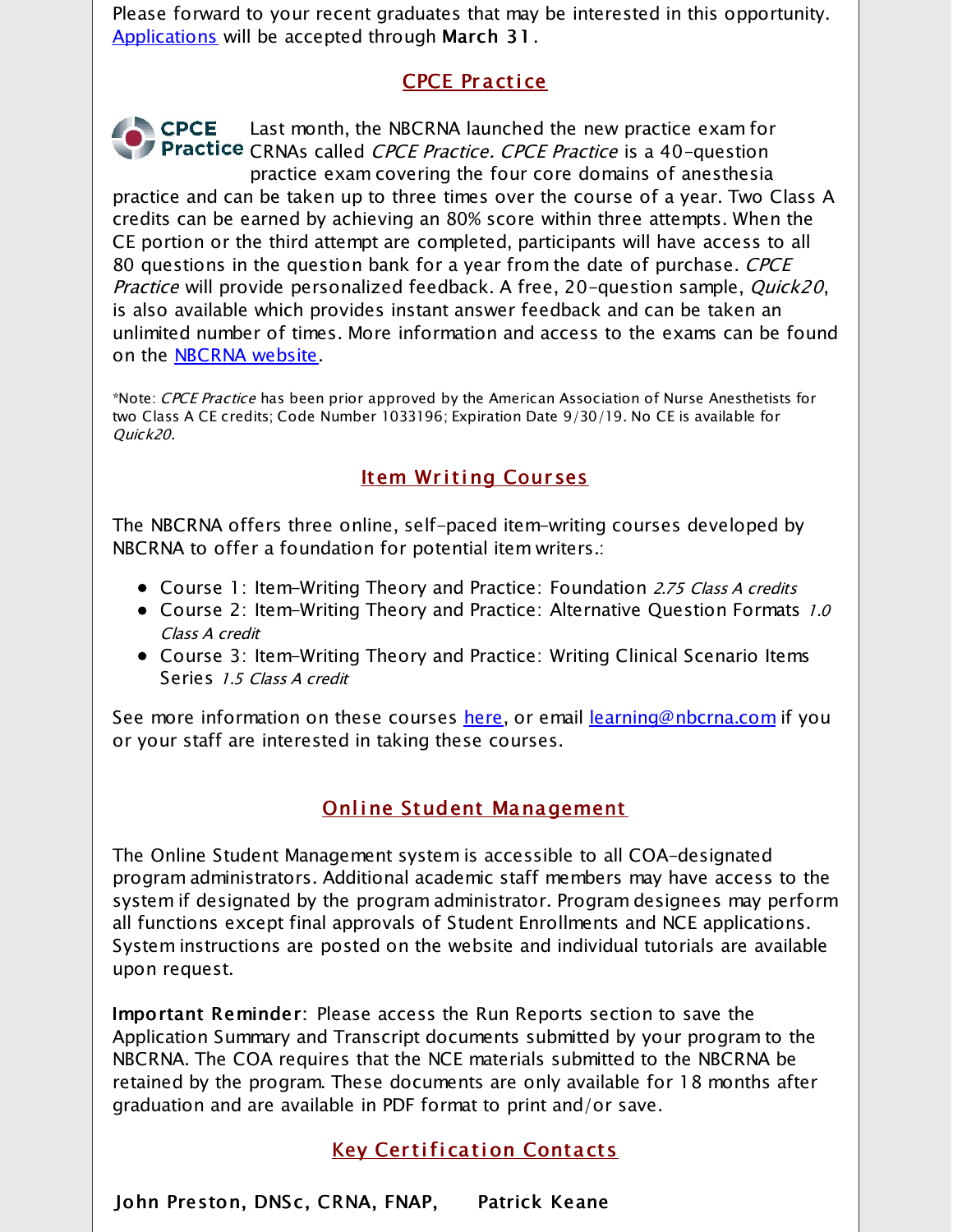APN

Chief Credentialing Officer 708-667-0107 [jpreston@nbcrna.com](mailto:jpreston@nbcrna.com)

Kathryn Berry, MEd Credentialing Manager 708-667-0109 [kberry@nbcrna.com](mailto:kberry@nbcrna.com)

Sue Kiska Credentialing Specialist 708-667-0108 [skiska@nbcrna.com](mailto:skiska@nbcrna.com)

Credentialing Associate 708-667-0116 [pkeane@nbcrna.com](http://r20.rs6.net/tn.jsp?f=001iRfO1fYh2kb2UKdHlkXLARLMEWHJM3ZWer2Qcj-J7aH_EbhMUNvclUkPOWVPy7xZFTGAY2q7_0DS8rb06lDaV0JAgQj4LMIn7CASu8sQoJVAf7Qe1X6wWssel7bXfIdqi1qPdwoEjH_SxWdnI8x78HAHs5qq-wNGYF8xElk-gFk=&c=&ch=)

Janice Wellhausen Credentialing Specialist 708-667-0115 [jwellhausen@nbcrna.com](mailto:jwellhausen@nbcrna.com)

### Q & A from the 2017 Assembly of School Faculty (ASF) Regarding Testing

#### 1. What are the time requirements to be an item writer?

Item writers will participate in at least one in-person meeting and typically four to five 2-hour virtual meetings each year.

#### a. How many questions do I need to write?

There are two item-writing assignments per year of 20-30 questions per assignment.

#### b. Who decides on the assignments?

NBCRNA Testing staff perform an item bank needs assessment and develop the assignment based on the results. This is then reviewed and approved by the subcommittee chair.

c. How often are the conference calls and how many meetings. Please see first response above.

#### 2. NCE PPA

a. Once the recording and slides are posted from the presentation who will I contact with questions?

Please contact certification@nbcrna.com with any questions.

b. Will the executive summary or detailed report be available? Yes. This will be available on the NBCRNA website in April 2017.

c. When will the detailed new outline be published? The new outline will be available in April of 2017.

d. When will the new NCE outline go into effect? The new NCE outline will go into effect January 1, 2018.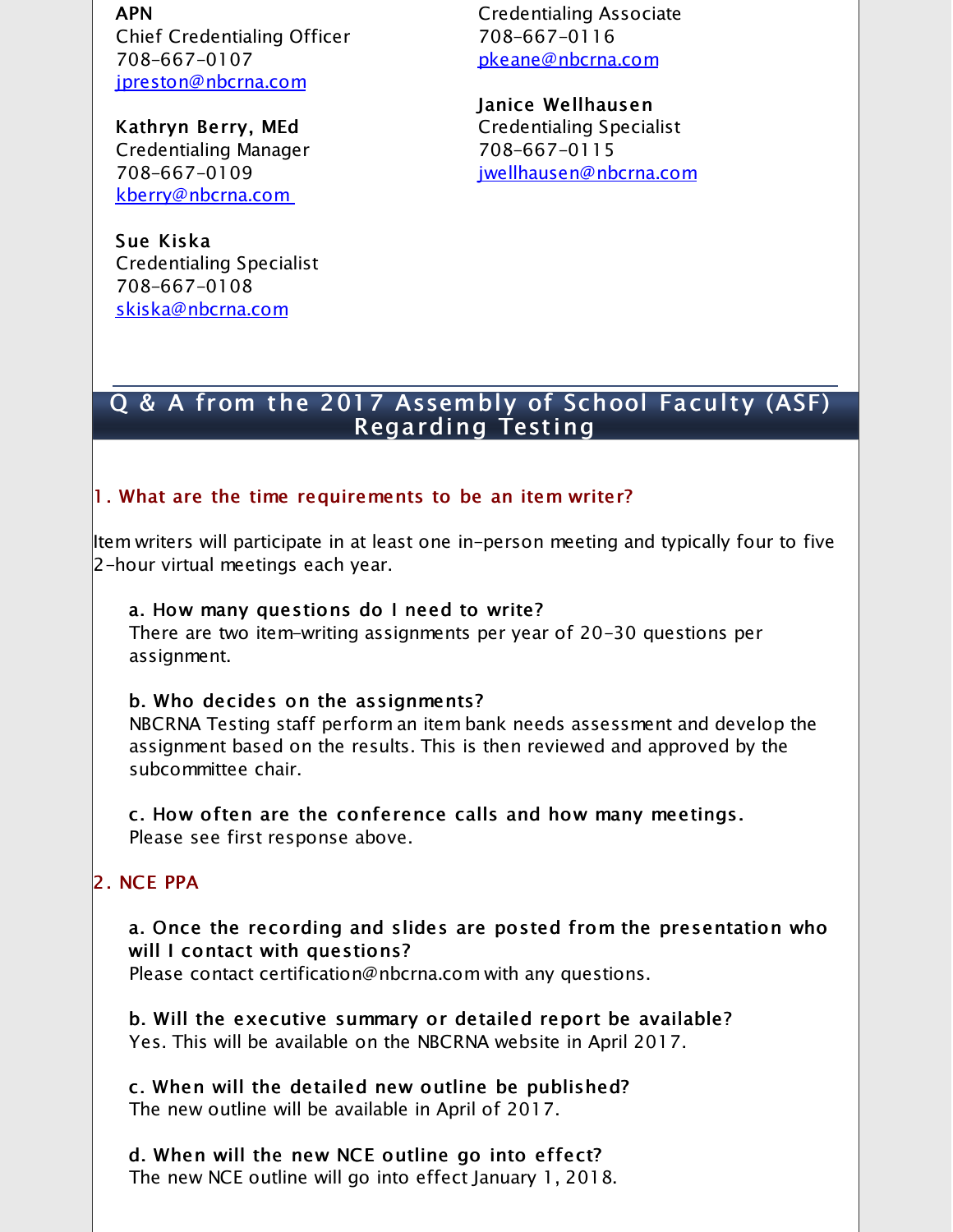#### e. How long will it take NBCRNA to develop and add the PI questions on the NCE?

Professional Issues questions are currently being developed and will be included in the NCE effective January 1, 2018.

#### f. Since I have students currently enrolled in my program who may finish in December 2017, is it really fair that they may now have PI topics on their NCE January 2018?

Professional Issues is a topic of great importance throughout the healthcare community and is currently a point of emphasis in many educational programs. Advance notice has been given to program directors so both programs and students can prepare for re-admission of these topics to the NCE.

g. What references will be used for the Professional Issues questions? The references for Professional Issues are currently being evaluated. The finalized bibliography for the NCE will be determined by April of 2017. Program directors will be notified by that time. Until that time, educators are encouraged to review the current bibliography listed on our website for subject matter related to this new topic.

#### h. Address the issue from several Program Administrators who "used the current list of drugs" for their curriculum.

#### i. Limitations of an exhaustive list

The "laundry list" of drugs on previous versions of the outline tended to create a false impression that only those drugs would appear on the examination. The intent of the outline was never to be an exhaustive enumeration of all the drugs which are referenced on the examination. The drug classifications on the next iteration of the outline is a more inclusive accurate representation of the knowledge required for the NCE. Related to this point, more detailed outlines tend to encourage"teaching to the test," which narrows the curriculum and runs counter to the goals of comprehensive education. In addition, it was interpreted by some that the long list of drugs was overwhelming preparing for the exam. Finally, referring to classifications rather than specific drugs should prevent the need to constantly revise the outline. We know drugs go on and come off the market, while drug classifications tend to be more stable..

#### ii. Feedback from the survey supporting this change

The generalized statements were endorsed on the Professional Practice Analysis survey.

# 3. Standard Setting

a. How will we find out the results of the NCE standard setting? The results of the NCE Standard Setting will be communicated to educators through the newsletter and materials posted on the NBCRNA website.

b. When would a new passing standard go into effect? The new passing standard for NCE is tentatively scheduled to go into effect in Fall of 2018.

# 4. NCE and SEE References

a. What is the NBCRNA policy on the use of drugs no longer in general